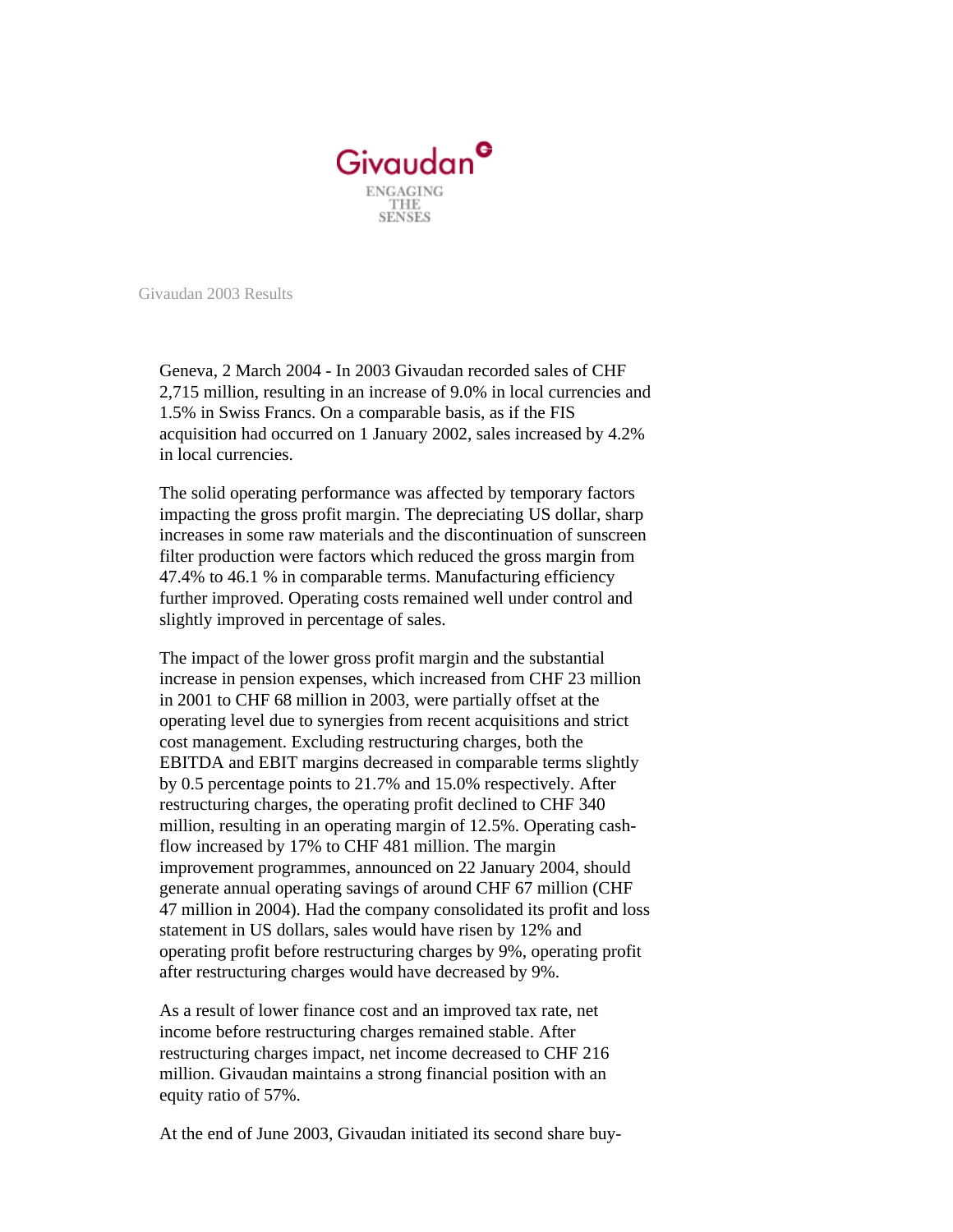back programme for 10% of its shares, aiming to reduce the share capital from CHF 80 million to CHF 72 million. At the end of 2003, Givaudan has repurchased 45'000 shares. The programme will continue in 2004. The Board of Directors will propose to the Annual General Meeting of 16 April 2004 in Geneva a further dividend increase of 10% resulting in a dividend of CHF 8.90 per share. Additionally a special dividend of CHF 6.50 per share will be proposed in light of the cash generated by a partial liquidation of Givaudan's marketable securities.

Michael Carlos, previously global head of the Fragrance Consumer Products unit, has taken over the Fragrance Division, effective January 2004, replacing Errol Stafford who retired from Givaudan after more than 30 successful years within the industry. At the General Meeting of 16 April 2004, Chairman Dr Henri B. Meier will stand for re-election with a view to step down from the Board of Directors in 2005. Dietrich Fuhrmann who will retire from the Executive Committee in March 2004, will be proposed to join the Board of Directors in April 2004, replacing Michel Bonjour whose term of office expires.

In 2004 Givaudan aims at further outgrowing the market while focussing on improving its margins. Barring extraordinary events, Givaudan expects a good overall result for 2004.

| in millions of Swiss                                                           | <b>Actual</b> |       |                            | Pro forma * |       |                   |
|--------------------------------------------------------------------------------|---------------|-------|----------------------------|-------------|-------|-------------------|
| francs, except per share<br>data and number of<br>employees                    | 2003          | 2002  | Change in<br>$\frac{9}{6}$ | 2003        | 2002  | Change in<br>$\%$ |
| <b>Sales</b>                                                                   | 2,715         | 2,674 | 1.5                        | 2,715       | 2,796 | (2.9)             |
| <b>Gross Profit</b>                                                            | 1,252         | 1,276 | (1.9)                      | 1,252       | 1,326 | (5.6)             |
| <b>Gross Profit Margin</b>                                                     | 46.1%         | 47.7% |                            | 46.1%       | 47.4% |                   |
| <b>EBITDA</b>                                                                  | 521           | 579   | (10.0)                     | 521         | 620   | (16.0)            |
| <b>EBITDA</b> margin                                                           | 19.2%         | 21.7% |                            | 19.2%       | 22.2% |                   |
| Operating profit                                                               | 340           | 405   | (16.0)                     | 340         | 432   | (21.3)            |
| Operating profit margin                                                        | 12.5          | 15.2% |                            | 12.5%       | 15.5% |                   |
| Operating profit excluding<br>restructuring charge of<br>CHF 68 million        | 408           | 431   | (5.3)                      | 408         | 432   | (5.6)             |
| Operating profit margin<br>excluding restructuring<br>charge of CHF 68 million | 15.0%         | 16.1% |                            | 15.0%       | 15.5% |                   |
| Net Income                                                                     | 216           | 256   | (15.6)                     | 216         | 274   | (21.2)            |
| Net Income Margin                                                              | 8.0%          | 9.6%  |                            | 8.0%        | 9.8%  |                   |
| Net income excluding<br>restructuring charge of<br>CHF 68 million              | 273           | 275   | (0.7)                      | 273         | 274   | (0.4)             |
| Net income margin<br>excluding restructuring<br>charge of CHF 68 million       | 10.1%         | 10.3% |                            | 10.1%       | 9.8%  |                   |
| Earnings per share (in<br>CHF)                                                 | 27.03         | 30.06 |                            | 27.03       | 31.48 |                   |
| <b>Total assets</b>                                                            | 4,548         | 4,561 |                            |             |       |                   |
| <b>Total liabilities</b>                                                       | 1,962         | 1,795 |                            |             |       |                   |
| Total equity and minority<br>interests                                         | 2,586         | 2,766 |                            |             |       |                   |
| Number of employees on<br>31 Dec                                               | 5,981         | 5,844 |                            |             |       |                   |

## **Key figures 2003**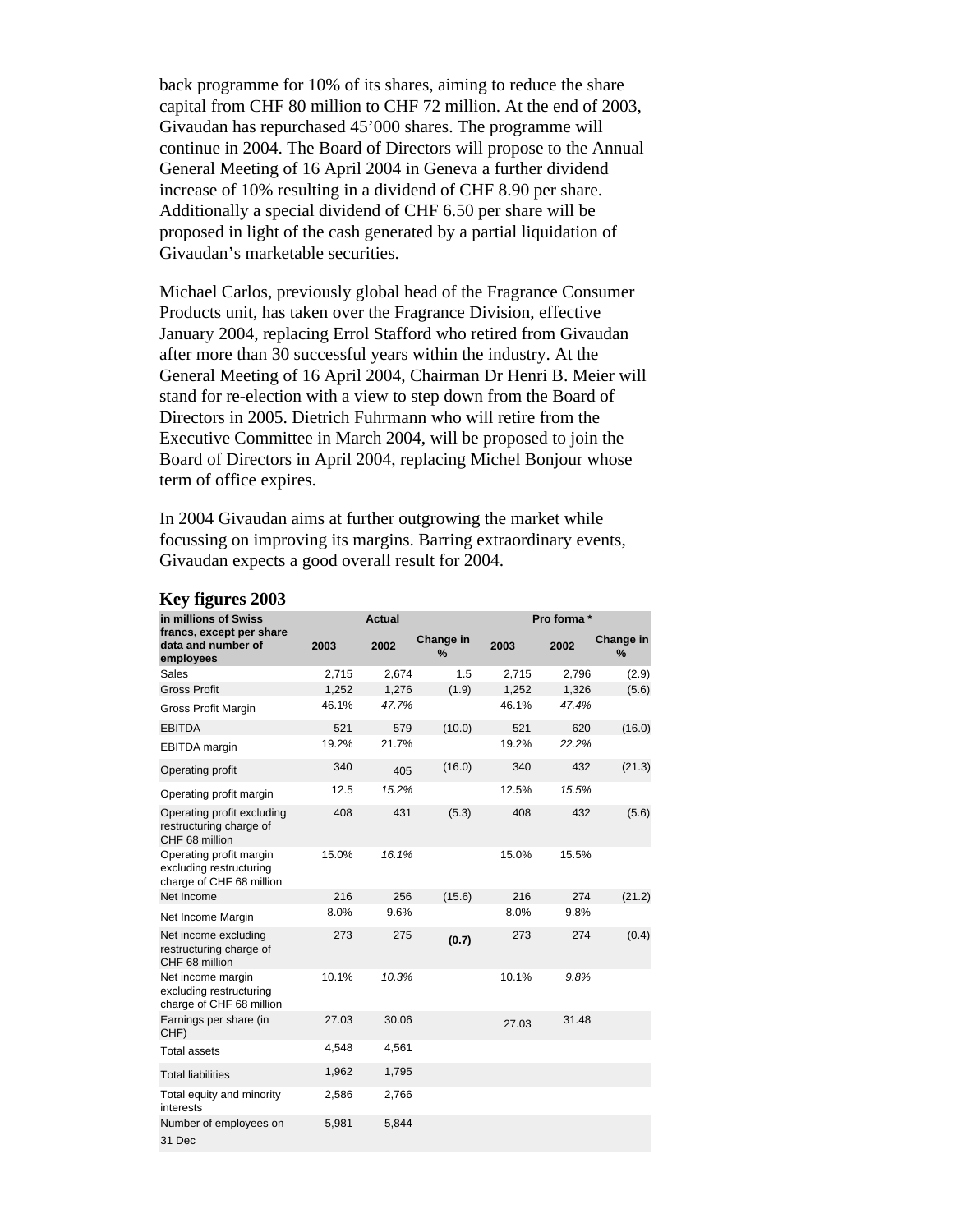\* The 2002 income statement related figures shown in the table above are derived from the Pro forma Consolidated Income Statement as if the FIS acquisition had occurred on 1 January 2002.

## **Flavour Division**

The flavour division recorded sales of CHF 1,611 million, representing a growth of 11.8% in local currencies and 3.5% in Swiss Francs. In comparable terms, including sales of the acquired flavour business from Nestlé (FIS), sales grew by 3.7% in local currencies and declined by 4.0% in Swiss Francs.

All regions and the major business segments, Beverages, Savoury, Confectionary and Dairy, contributed to this growth. Latin America grew at a double digit rate whilst Europe, Middle East and Africa grew in the high single digits, followed by Asia Pacific and North America. A favourable development of existing business combined with major project launches in all segments, as well as new business in the food service sector, have contributed to this success. On a comparable basis and excluding the restructuring charges of CHF 54 million, operating profit amounted to CHF 247 million, representing an operating profit margin of 15.3%. Improvements in manufacturing efficiency had a positive effect, offset by negative exchange rate developments, changes in product mix and increased raw material prices.

## **Fragrance Division**

In 2003, the fragrance division recorded sales of CHF 1,104 million, representing a growth of 5.0 % in local currencies and a decline of 1.2% in Swiss Francs, a result clearly above market growth. The local currency increase was led by a strong double-digit growth in Fine Fragrances and a high single digit growth in Consumer Products. In line with our strategy to move to higher value adding specialities, sales of the Fragrance Ingredients business continued to decline as commodity ingredients sales began to weigh less in the portfolio and sunscreen filters were phased out. The strong growth of the Fragrances Division's sales has been achieved in an environment of increased price pressure and market consolidation. Excluding the restructuring charges of CHF 14 million, the operating profit amounted to CHF 161 million, representing an operating margin of 14.6%. The reduction of 0.8 percentage points compared to 2002 is driven by a lower gross margin, due to a negative currency development in Europe, where Givaudan has a large production base. Operating expenses were in line with sales growth.